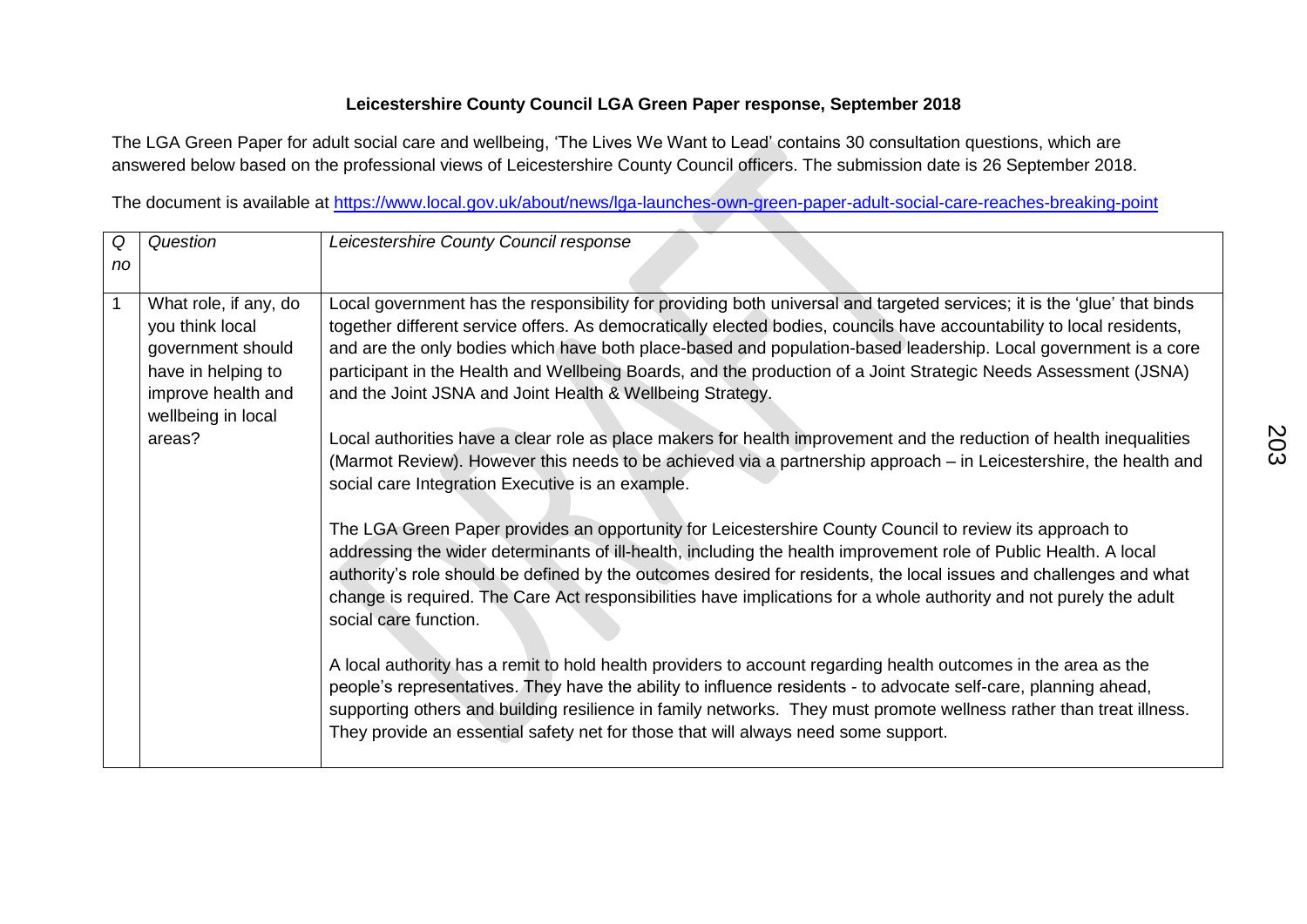| Q              | Question                                                                                                                             | Leicestershire County Council response                                                                                                                                                                                                                                                                                                                                                                                                                                                                                                                                                                                                                                                                                                                                                                                                                                        |
|----------------|--------------------------------------------------------------------------------------------------------------------------------------|-------------------------------------------------------------------------------------------------------------------------------------------------------------------------------------------------------------------------------------------------------------------------------------------------------------------------------------------------------------------------------------------------------------------------------------------------------------------------------------------------------------------------------------------------------------------------------------------------------------------------------------------------------------------------------------------------------------------------------------------------------------------------------------------------------------------------------------------------------------------------------|
| no             |                                                                                                                                      |                                                                                                                                                                                                                                                                                                                                                                                                                                                                                                                                                                                                                                                                                                                                                                                                                                                                               |
|                |                                                                                                                                      | In terms of public health, local government's role is central in delivering a range of services that directly (public health<br>commissioned services such as lifestyle services, 0-19, local area coordinators, sexual health, health checks) and<br>indirectly (wider determinants of health including social care, building communities / asset building, education,<br>housing, supporting employment) influence health and wellbeing.<br>More widely, councils have a history and tradition of promoting and delivering economic development, community<br>development, individual protection, community cohesion and cultural services which all contribute to individual and<br>community wellbeing.                                                                                                                                                                   |
| $\overline{2}$ | In what ways, if any,<br>is adult social care<br>and support<br>important?                                                           | Adult social care promotes independence and improves people's lives; it enables people to contribute to their<br>community and promotes citizenship; it contributes to the sustainability of local NHS services; and provides<br>protection for individuals and communities.<br>It has a key role in the prevention and early intervention agenda which in turn can lead to reductions health care<br>costs (demand management, timely discharges, and provision on community based step up/step down support). It<br>promotes independence, personal control and wellbeing thereby complementing acute services/medical models and<br>interventions.<br>However, it is part of a wider system that includes health and social care, voluntary sector, communities, business,<br>and carers. In addition, social care provides connections into the wider community services. |
| 3              | How important or not<br>do you think it is that<br>decisions about adult<br>social care and<br>support are made at<br>a local level? | Decisions made at a local level ensure democratic accountability, and provide for local solutions to local issues that<br>matter to local people, particularly because social care is predominantly funded through local taxation. As a design<br>principle decisions should be made at a local level with democratic accountability and transparent decision making.<br>Local decisions ensure connectivity between social care and local communities to promote asset-based care and<br>align delivery of social care to other local strategic priorities, economic wellbeing, and infrastructure development.<br>By devolving decision making to the lowest level, local government can empower communities. Local decision                                                                                                                                                |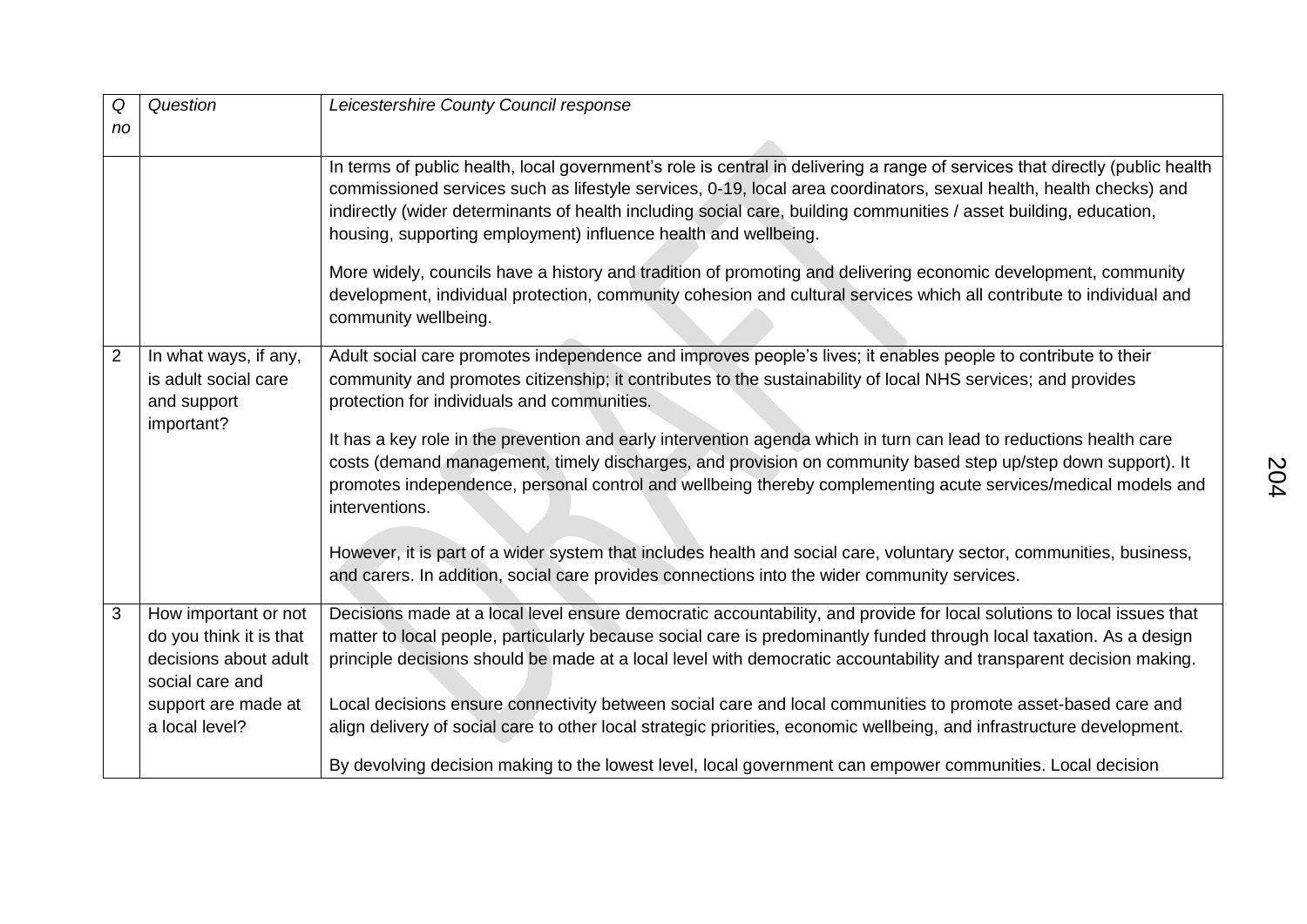| Q<br>no | Question                                                                                                                                                                                | Leicestershire County Council response                                                                                                                                                                                                                                                                                                                                                                                                                                                                                                                                                                                                                                                                                                                                                                                                                                                                                                                                                                                                                                                                                 |
|---------|-----------------------------------------------------------------------------------------------------------------------------------------------------------------------------------------|------------------------------------------------------------------------------------------------------------------------------------------------------------------------------------------------------------------------------------------------------------------------------------------------------------------------------------------------------------------------------------------------------------------------------------------------------------------------------------------------------------------------------------------------------------------------------------------------------------------------------------------------------------------------------------------------------------------------------------------------------------------------------------------------------------------------------------------------------------------------------------------------------------------------------------------------------------------------------------------------------------------------------------------------------------------------------------------------------------------------|
|         |                                                                                                                                                                                         | making should be based on sound evidence of the challenges for the area alongside national priorities.<br>It is important that local decisions about adult social care are made at a local level with the Health & Wellbeing<br>Board, providing democratic accountability, and Scrutiny offering a check-and-challenge role to executive bodies.                                                                                                                                                                                                                                                                                                                                                                                                                                                                                                                                                                                                                                                                                                                                                                      |
| 4       | What evidence or<br>examples can you<br>provide, if any, that<br>demonstrate<br>improvement and<br>innovation in adult<br>social care and<br>support in recent<br>years in local areas? | Leicestershire County Council can demonstrate recent improvement and innovation through development of<br>reablement and enablement services, a reduction in long term care and delivery of alternative care models, housing<br>solutions, asset-based and strengths-based approaches, increased choice and control through personalisation and<br>direct payments, and more timely review which promotes people's independence and avoids people becoming<br>dependent on services.<br>More widely around communities, the authority supports a wide variety of community groups through Asset Based<br>Community Development, promoting co-production, provision of small grants, and initiatives such as Local Area<br>Coordinators and First Contact Plus. These aim to promote community well-being, self-help and resilience, reduce<br>demand for services, and promote prevention. Case studies and examples are featured on the Leicestershire<br>Communities website: http://www.leicestershirecommunities.org.uk/csi/                                                                                       |
|         |                                                                                                                                                                                         | There is current development of Integrated Locality Teams and use of care coordination model. Additionally, First<br>Contact Plus is a single point of access for lifestyle, welfare and debt advice and social care support hub. This has<br>evolved over the past few years to provide a wider range of prevention services that support adult social care<br>services.<br>Leicestershire County Council has improved delayed transfers of care (DTOC) significantly in recent years. Monthly<br>delayed days per 100,000 population have fallen from 11.53 on average in 2016/17 to 9.04 in 2017/18 and by the<br>end of March 2018, even after a very difficult winter for health and care services, Leicestershire achieved a rate of<br>7.14 (albeit still short of the BCF target of 6.84). Several actions contributed to this reduction, including restructuring<br>staff to focus on complex patients, piloting a discharge to assess process, focusing matrons on wards to look at<br>Census data directly and reviewing all end to end processes to improve patient flow. A full report of the actions can |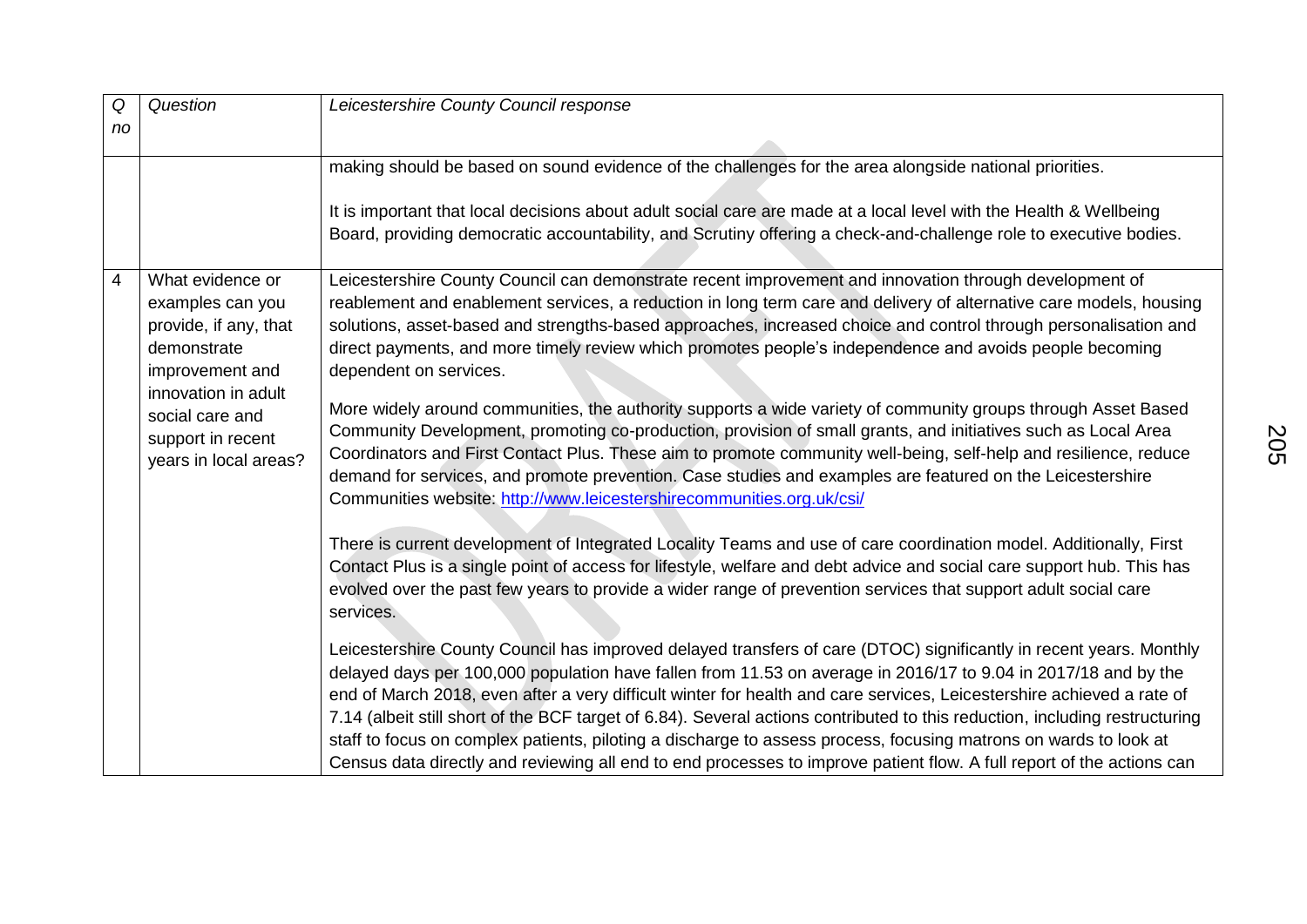| Q  | Question                                                                                                                                                                         | Leicestershire County Council response                                                                                                                                                                                                                                                                                                                                                                                                                                                                                                                                                                                                                                                                                                                                                                  |
|----|----------------------------------------------------------------------------------------------------------------------------------------------------------------------------------|---------------------------------------------------------------------------------------------------------------------------------------------------------------------------------------------------------------------------------------------------------------------------------------------------------------------------------------------------------------------------------------------------------------------------------------------------------------------------------------------------------------------------------------------------------------------------------------------------------------------------------------------------------------------------------------------------------------------------------------------------------------------------------------------------------|
| no |                                                                                                                                                                                  |                                                                                                                                                                                                                                                                                                                                                                                                                                                                                                                                                                                                                                                                                                                                                                                                         |
|    |                                                                                                                                                                                  | be located here -<br>http://politics.leics.gov.uk/documents/s138157/4_June_DTOCS%20Ends%20of%20Year%20Report%20final.pdf                                                                                                                                                                                                                                                                                                                                                                                                                                                                                                                                                                                                                                                                                |
| 5  | What evidence or<br>examples can you<br>provide, if any, that<br>demonstrate the<br>funding challenges in<br>adult social care and<br>support in recent<br>years in local areas? | Since 2010 the Council has made savings of £196m which includes savings in Adult Social Care of £60m.<br>The proportion of the Council budget (£361m) which is spent on Adult Social Care is 36% and the largest service<br>area. The Adult Social Care Precept has helped to maintain funding levels.<br>Examples of the impact of the recent funding challenges in adult social care include a reduction in the number of<br>people receiving care, a reduction in average care and support packages, an increase cost of care for those who<br>receive it, and more service users having to contribute towards their care. An increased proportion of funding is spent<br>on personal care, with corresponding reductions in funding to meet prevention services, social inclusion and<br>wellbeing. |
|    |                                                                                                                                                                                  | The proportion of care packages which require personal and third party top ups alongside supplementary fee<br>payments from the local authority is increasing year on year. The authority is also seeing a growing number of 'fund<br>droppers', older adults who are funding their own care but who then reach the threshold for local authority funding,<br>suggesting that an increasing number of individuals' personal wealth is being spent on social care.                                                                                                                                                                                                                                                                                                                                       |
| 6  | What, if anything, has<br>been the impact of<br>funding challenges<br>on local<br>government's efforts                                                                           | There has been less funding available for prevention and for the voluntary and community sector, resulting in a<br>reduction in localised and peer support for people. The ability to deliver a sustainable workforce to support the<br>current and future needs of local residents is increasingly challenging, impacting on recruitment, retention, career<br>development and relationship-based social care.<br>The Council can no longer meet the needs of people who have moderate social care needs or commission services                                                                                                                                                                                                                                                                        |
|    | to improve population<br>adult social care?                                                                                                                                      | which promote social inclusion and combat loneliness.<br>Although the important role of early help and prevention is widely recognised this is arguably the most difficult service<br>element to protect when under increasing pressure to meet rising demand for critical care support. Life expectancy is<br>no longer increasing due to the impact of austerity cuts nationally and on local services. In some areas of the County,                                                                                                                                                                                                                                                                                                                                                                  |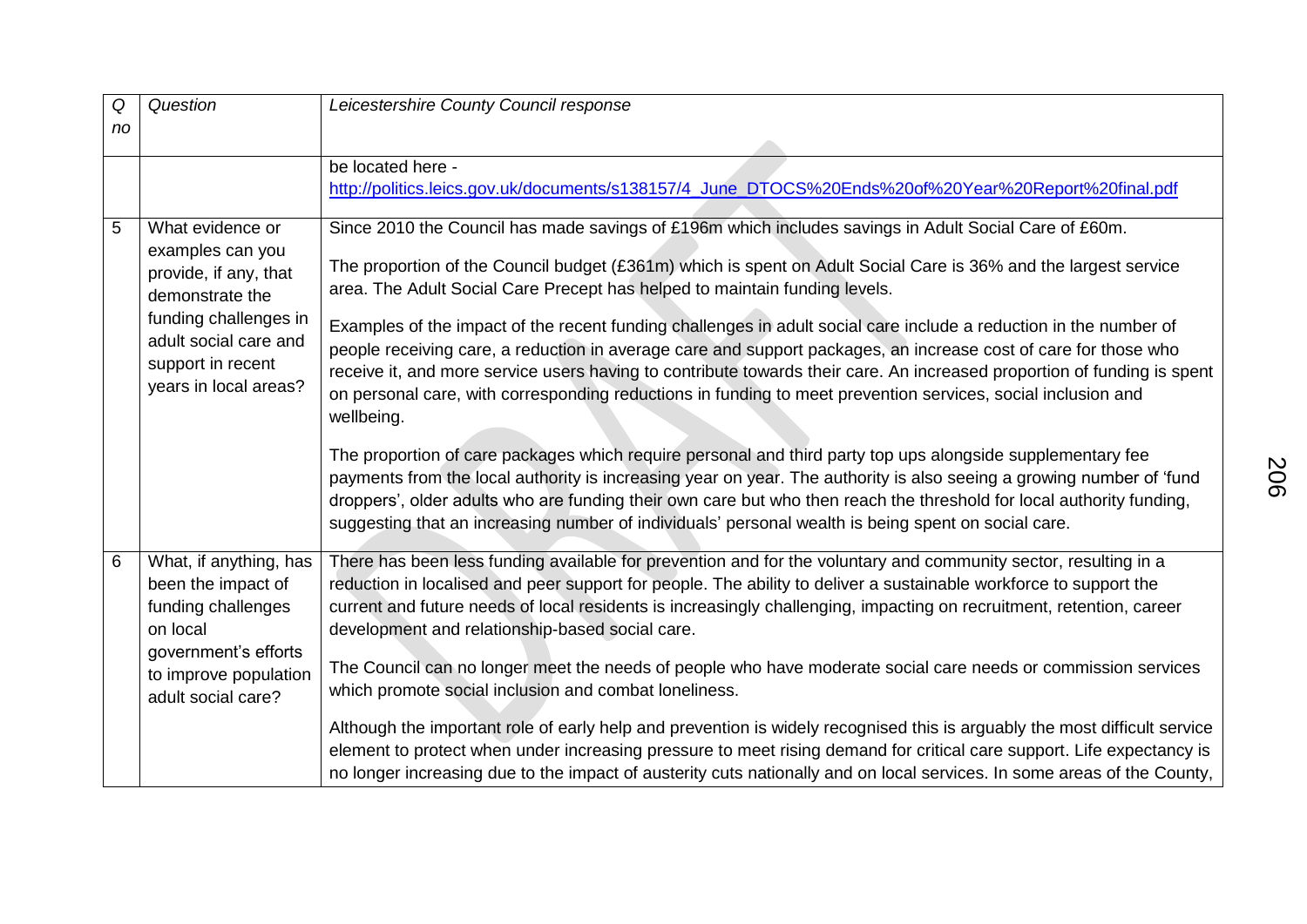| Q              | Question                                                              | Leicestershire County Council response                                                                                                                                                                                                                                                                                                                                                                                                                                                                                                                                                                                                                                                            |
|----------------|-----------------------------------------------------------------------|---------------------------------------------------------------------------------------------------------------------------------------------------------------------------------------------------------------------------------------------------------------------------------------------------------------------------------------------------------------------------------------------------------------------------------------------------------------------------------------------------------------------------------------------------------------------------------------------------------------------------------------------------------------------------------------------------|
| no             |                                                                       |                                                                                                                                                                                                                                                                                                                                                                                                                                                                                                                                                                                                                                                                                                   |
|                |                                                                       | such as Oadby and Wigston, health inequalities are increasing between the most and least deprived communities.                                                                                                                                                                                                                                                                                                                                                                                                                                                                                                                                                                                    |
|                |                                                                       | However, a strengths-based approach would highlight that, for example, older people are a large resource,<br>potentially adding significantly to the local economy. However, in social care, older adults bear the burden of higher<br>costs and fees to sustain the local care market and supplement the local authority's fee rates. More positively there is<br>a greater focus on promoting independence, and investment in services which reduce and delay the need for social<br>care services. The development of enablement and reablement services which are beneficial to individuals longer<br>term outcomes, have to some degree been created as a consequence of funding challenges. |
| $\overline{7}$ | What, if anything, are<br>you most concerned<br>about if adult social | Continued underfunding will impact on the quality of support which can be provided due to an inability to attract and<br>retain a competent workforce. Workforce capability and capacity will continue to be insufficient and there will be an<br>impact on wider council services and discretionary services.                                                                                                                                                                                                                                                                                                                                                                                    |
|                | care and support<br>continues to be<br>underfunded?                   | The impact on other council services and partnership working, particularly with NHS, and capacity to meet demand<br>are of concern if care and support continue to be underfunded. In the longer term, there will be an impact on health<br>and wellbeing, life expectancy (including health life expectancy) and an increase in health inequalities. There will be<br>poor outcomes for residents.                                                                                                                                                                                                                                                                                               |
|                |                                                                       | At a more detailed level, deterioration will be seen in demand management, delayed transfers of care (DTOC), and<br>increased discharge to residential care to meet DTOC targets. Cases will increase in complexity, and support to<br>carers is likely to reduce. Inevitably there will be funding cuts to preventative services.                                                                                                                                                                                                                                                                                                                                                                |
|                |                                                                       | The impact of Brexit is as yet unknown, and combined with funding challenges, may create unhelpful dynamics in<br>progressing workforce issues.                                                                                                                                                                                                                                                                                                                                                                                                                                                                                                                                                   |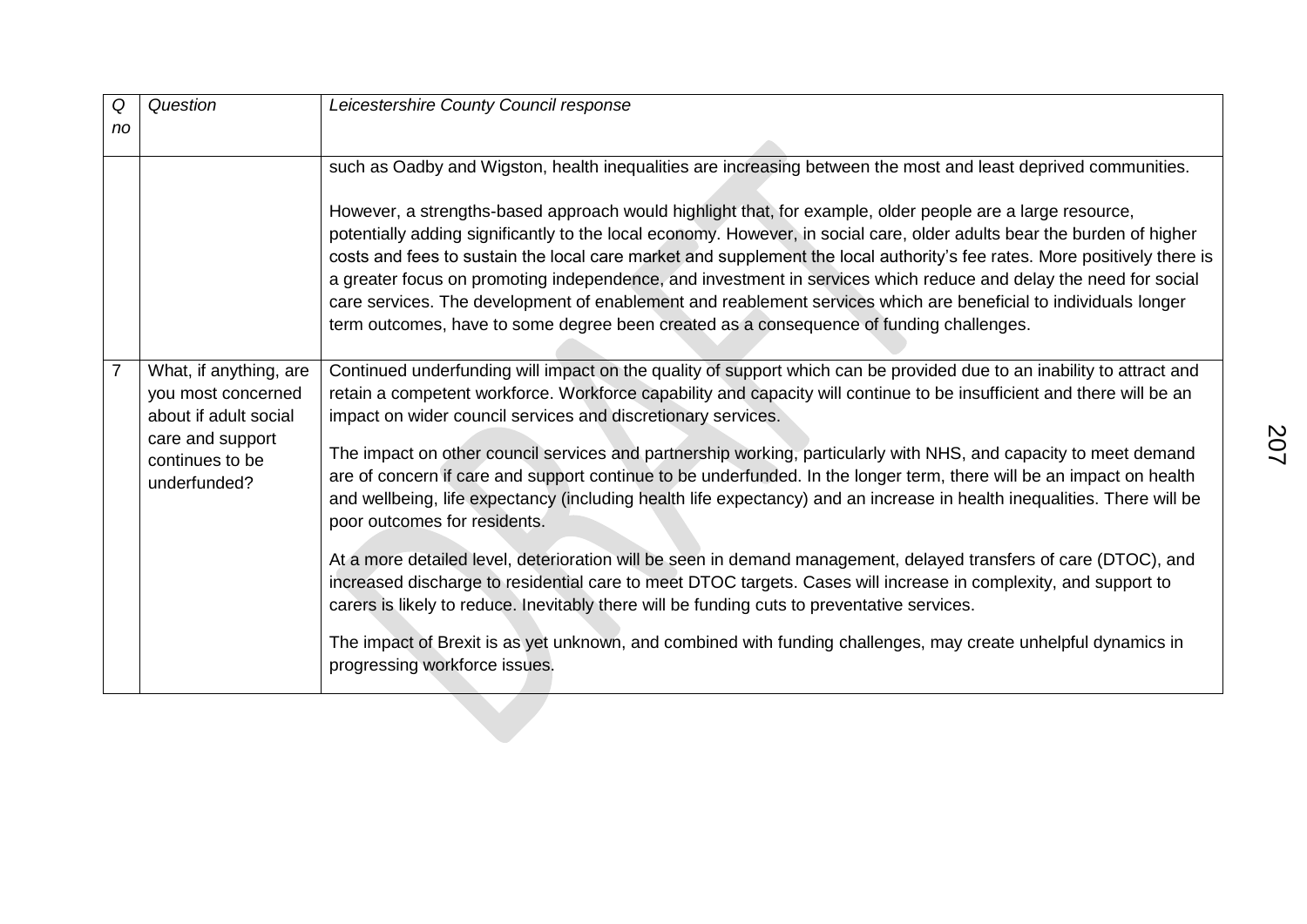| Q<br>no | Question                                                                                                                                                          | Leicestershire County Council response                                                                                                                                                                                                                                                                                                                                                                                                                                                                                                                                                                                                                                                                                                  |
|---------|-------------------------------------------------------------------------------------------------------------------------------------------------------------------|-----------------------------------------------------------------------------------------------------------------------------------------------------------------------------------------------------------------------------------------------------------------------------------------------------------------------------------------------------------------------------------------------------------------------------------------------------------------------------------------------------------------------------------------------------------------------------------------------------------------------------------------------------------------------------------------------------------------------------------------|
| 8       | Do you agree or<br>disagree that the<br>Care Act 2014<br>remains fit for<br>purpose?                                                                              | Leicestershire County Council agrees in the main that the Care Act 2014 remains fit for purpose, with a good focus<br>on prevention, reducing and delaying needs, links with health and improving overall wellbeing. However, failure to<br>implement Part Two of the Care Act and address the related funding issues has not reduced the financial burden on<br>individuals or local authorities.<br>The authority would welcome research nationally into the effectiveness of the Care Act as comprehensive academic<br>research has not yet been conducted to our knowledge. Duties described in the Care Act may be reaching too far to<br>be realistic in the longer term, if the financial outlook continues to worsen.           |
| 9       | What, if any, do you<br>believe are the main<br>barriers to fully<br>implementing the<br><b>Care Act 2014?</b>                                                    | The main barriers to full implementation of the Care Act are the interrelated issues of adequate funding, workforce,<br>and skills and expertise. The population is aging, living longer with multiple long term conditions and more complex<br>needs.<br>The integration of health and social care continues to be a difficult journey, so pooled budgets, lead commissioning<br>and integrated provision remain challenging to implement at a local level if partners have competing priorities,<br>regulations and compliance issues.<br>Other challenges are the needs of young carers and young adult carers, which require further research, together with<br>roles, responsibilities and demands on children and adult services. |
| 10      | Beyond the issue of<br>funding, what, if any,<br>are the other key<br>issues which must be<br>resolved to improve<br>the adult social care<br>and support system? | Key considerations to improve the care and support system for adults include:<br>Workforce recruitment and retention and career development<br>$\bullet$<br>Prevention and wellbeing services to reduce need in an aging population<br>NHS system improvement and clinical decision making<br>$\bullet$<br>The current emphasis is on demand management, and working with people who have substantial needs, whereas<br>authorities and their partners should be ensuring people's health and wellbeing through asset-based and<br>preventative approaches, to save costs downstream. Resilience, prevention and life skills need to be prioritised and                                                                                 |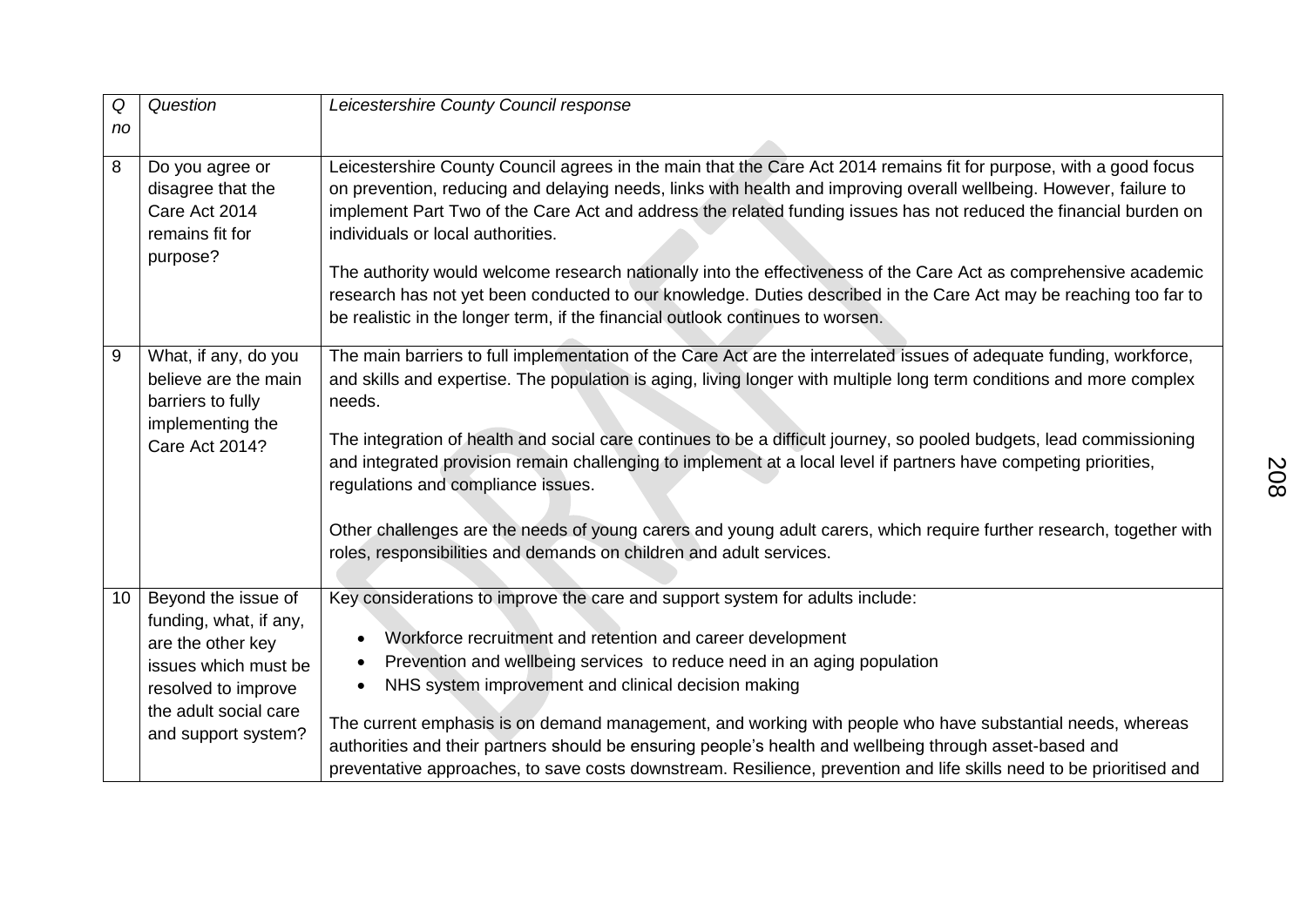| Q  | Question                                                           | Leicestershire County Council response                                                                                                                                                                                                                                                                                                                                                                                                                                                        |
|----|--------------------------------------------------------------------|-----------------------------------------------------------------------------------------------------------------------------------------------------------------------------------------------------------------------------------------------------------------------------------------------------------------------------------------------------------------------------------------------------------------------------------------------------------------------------------------------|
| no |                                                                    |                                                                                                                                                                                                                                                                                                                                                                                                                                                                                               |
|    |                                                                    | embedded at an early age, as there is a currently a deficit in these areas which is leading to increased demand on                                                                                                                                                                                                                                                                                                                                                                            |
|    |                                                                    | statutory services.                                                                                                                                                                                                                                                                                                                                                                                                                                                                           |
|    |                                                                    | The definition of social care and support needs to adapt to a changing social and community climate and<br>infrastructure, projecting forwards to foresee the care and support needs for those who will require it in 30 years'<br>time. If the proportion of working age adults in relation to older adults continues to decline, as in Leicestershire, there<br>will continue to be a fundamental shortage in workforce. Alternatives to present models of social care need to be<br>built. |
| 11 | Of the above options<br>for changing the<br>system for the better, | Options 1 (paying providers a fair price for care) and 2 (making sure there is enough money to pay for inflation and<br>the extra people who will need care) are the most urgent to implement now, although these would need to reflect<br>local and regional variations in cost and growth.                                                                                                                                                                                                  |
|    | which do you think<br>are the most urgent<br>to implement now?     | Options 3 (providing care for all older people who need it) and 4 (providing care for all people of working age who<br>need it) require further evidence to validate the levels of unmet and under-met need.                                                                                                                                                                                                                                                                                  |
|    |                                                                    | All options would require additional funding and resolving funding issues is required now for the long term. A shift to<br>prevention and early intervention is crucial in addition to investment in public health. Modelling and provision is<br>required to ensure that there is adequate funding to meet inflation and rising demand.                                                                                                                                                      |
|    |                                                                    | The resilience of the home care sector is a major risk, particularly in promoting independence and strategies to keep<br>people at home for longer.                                                                                                                                                                                                                                                                                                                                           |
|    |                                                                    | Providers must be paid a fair price for care. However, in addition a concerted programme of skills enhancement,<br>quality assurance and technological support is needed within the independent sector - this requires significant<br>investment. Partners to this activity must be suitably skilled and the outputs must link to enhanced rates for quality<br>care delivery.                                                                                                                |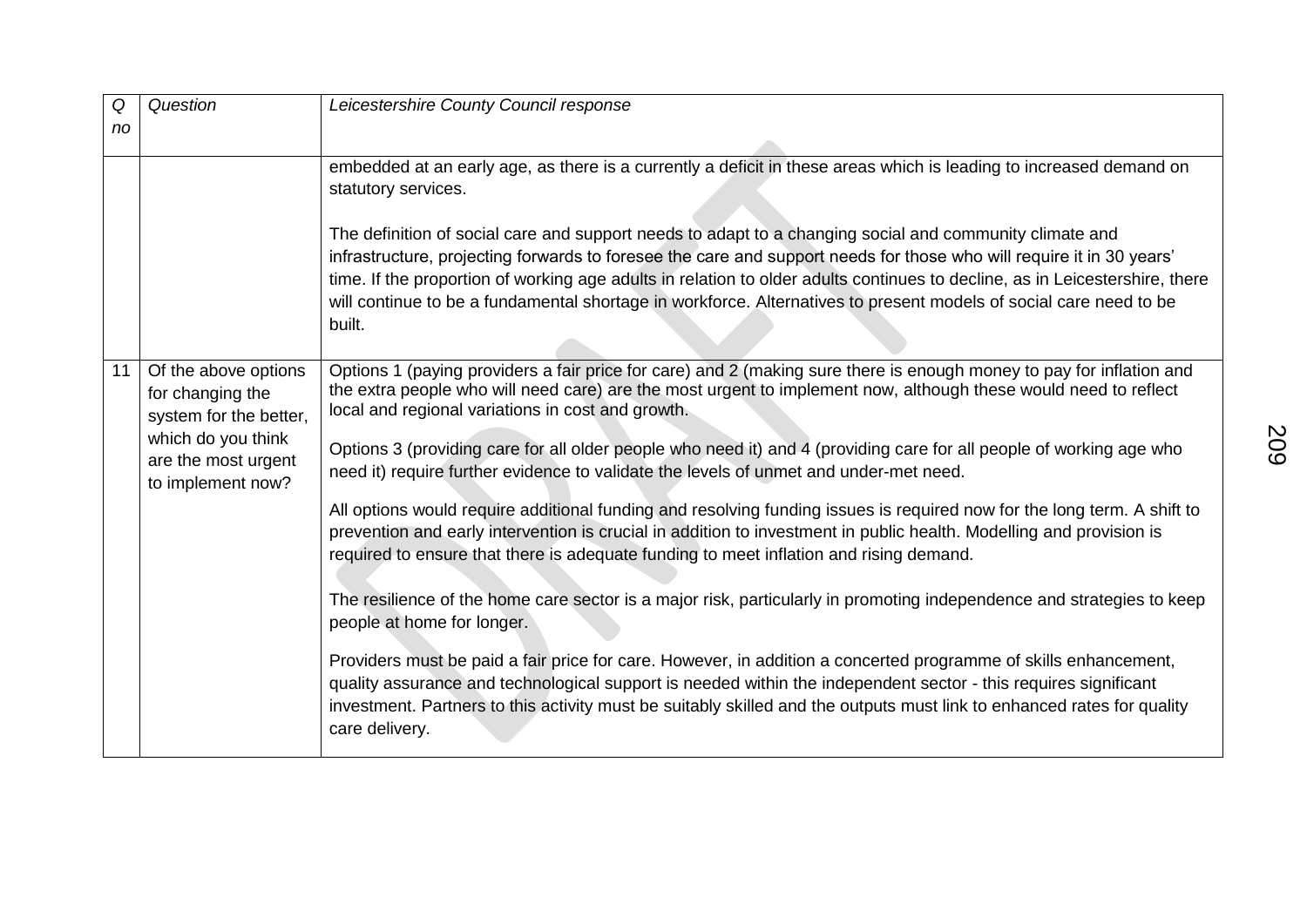| Q  | Question                                                                                                                                         | Leicestershire County Council response                                                                                                                                                                                                                                                                                                                                                                                                                                                                                                                                                  |
|----|--------------------------------------------------------------------------------------------------------------------------------------------------|-----------------------------------------------------------------------------------------------------------------------------------------------------------------------------------------------------------------------------------------------------------------------------------------------------------------------------------------------------------------------------------------------------------------------------------------------------------------------------------------------------------------------------------------------------------------------------------------|
| no |                                                                                                                                                  |                                                                                                                                                                                                                                                                                                                                                                                                                                                                                                                                                                                         |
| 12 | Of the above options<br>for changing the<br>system for the better,<br>which do you think                                                         | Option 6 (free personal care) provides the most transparent and fair system of funding. In addition, removing means<br>testing could derive a further efficiency saving to local authorities. This may require a national tariff for care costs to<br>be agreed, however implementation could be effected within a reasonably short time frame.                                                                                                                                                                                                                                         |
|    | are the most<br>important to<br>implement now?                                                                                                   | Option 5 (cap and floor) would allow individuals to plan for the future more effectively and release an amount of<br>individual assets to support the system in the medium term, whilst also ensuring individuals retained a level of<br>personal wealth. As identified through the lead-up to Care Act implementation, substantially increased financial<br>assessment activity would be required by local authorities to assess and arrange accounts for people who currently<br>fund their own care would be required in addition to legislative change.                             |
|    |                                                                                                                                                  | The cap and floor approach would need additional regulation and safeguards for early work and implementation, to<br>prevent qualifying assets from being protected or excluded by individuals and families.                                                                                                                                                                                                                                                                                                                                                                             |
|    |                                                                                                                                                  | As stated, free personal care would be the most effective at reducing inequalities in care but also in promoting health<br>and care integration (e.g. integrated with the NHS, with care free at point of use).                                                                                                                                                                                                                                                                                                                                                                         |
| 13 | Thinking longer-term,<br>and about the type of                                                                                                   | Transition between systems is a key issue and there need to be efforts to support the public to consider their risks in<br>this regard, and how to mitigate these and plan ahead.                                                                                                                                                                                                                                                                                                                                                                                                       |
|    | changes to the<br>system that the<br>above options would<br>help deliver, which<br>options do you think<br>are most important<br>for the future? | Free personal care would be the most effective at reducing inequalities in care but also in promoting health and care<br>integration (e.g. integrated with the NHS, with care free at point of use). If the long-term aim emerges as funding free<br>personal care, a clear timescale could be set for any cap and floor programme as an interim policy position. There<br>should be clarity for the public on how long this will run before review and closure, and help given to individuals and<br>families so that they can plan for where they will fit, or not, into this system. |
| 14 | Aside from the                                                                                                                                   | The goal should be to develop a comprehensive vision for public health and social care for the future. It must be a                                                                                                                                                                                                                                                                                                                                                                                                                                                                     |
|    | options given for<br>improving the adult                                                                                                         | whole life, whole family approach with investment in young people and working age adults to reduce future demand.<br>There should be funding for preventative services, and commitment from health organisations to invest in them.                                                                                                                                                                                                                                                                                                                                                     |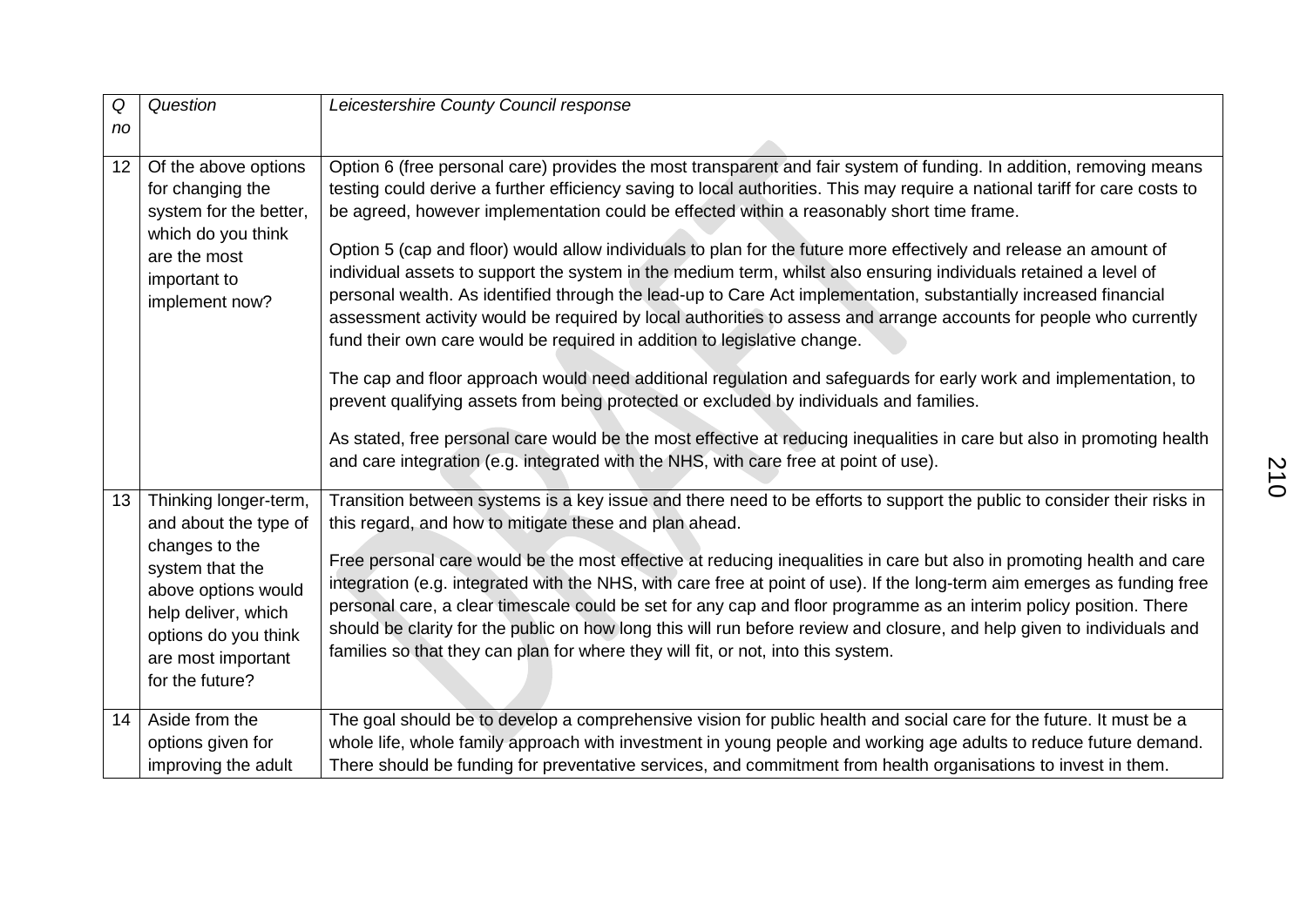| Q<br>no | Question                              | Leicestershire County Council response                                                                                                                                                                                                                                                                                                                                                                                     |
|---------|---------------------------------------|----------------------------------------------------------------------------------------------------------------------------------------------------------------------------------------------------------------------------------------------------------------------------------------------------------------------------------------------------------------------------------------------------------------------------|
|         |                                       |                                                                                                                                                                                                                                                                                                                                                                                                                            |
|         | social care and                       |                                                                                                                                                                                                                                                                                                                                                                                                                            |
|         | support system in                     | The policy framework for funding social care needs to keep pace with future changes to retirement age or pension                                                                                                                                                                                                                                                                                                           |
|         | local areas, do you                   | policy, to ensure specific cohorts of people are not hit by multiple changes that are disadvantageous or create                                                                                                                                                                                                                                                                                                            |
|         | have any other<br>suggestions to add? | specific inequalities at given points in the future.                                                                                                                                                                                                                                                                                                                                                                       |
|         |                                       | Alongside a sustainable social care funding model, consideration should be made of a fairer funding formula for local<br>government. The current funding formula has little link between spending power of local authorities and local need,<br>so does not provide an equitable or reasonable distribution of funding to local authorities which results in an unequal<br>spending power on all local authority services. |
|         |                                       | Councils could offer incentives through their interactions with the public for citizens demonstrating greater<br>engagement with wellbeing and prevention.                                                                                                                                                                                                                                                                 |
|         |                                       | The status of those from European countries who own or jointly own UK assets needs clarity in social care funding<br>arrangements post-Brexit. In addition an assessment should be undertaken of the impact of Brexit on the delivery of<br>social care, including direct and indirect workforce issues, provision of equipment, changes to health care provision<br>and tendering / procurement issues.                   |
|         |                                       | Better data, and data sharing between health and social care is key. There are still too many barriers to data sharing<br>between health and social care at the planning and commissioning tier of analysis and this affects data sets on<br>wellbeing and prevention, an area of key priority in terms of the policy framework in this green paper<br>Infrastructure.                                                     |
|         |                                       | Research is required to rapidly establish, for community design and housing design, new standards and smart                                                                                                                                                                                                                                                                                                                |
|         |                                       | technology needed to promote independence, wellbeing and prevent social isolation.                                                                                                                                                                                                                                                                                                                                         |
| 15      | What is the role of                   | Self-care and personal responsibility play a crucial role in health, wellbeing and management of conditions to                                                                                                                                                                                                                                                                                                             |
|         | individuals, families                 | maximise quality of life. Social prescribing should be encouraged as ways of improving health and wellbeing. It                                                                                                                                                                                                                                                                                                            |
|         | and communities in                    | should be noted that personal resilience is enhanced in a supported community environment especially for dealing                                                                                                                                                                                                                                                                                                           |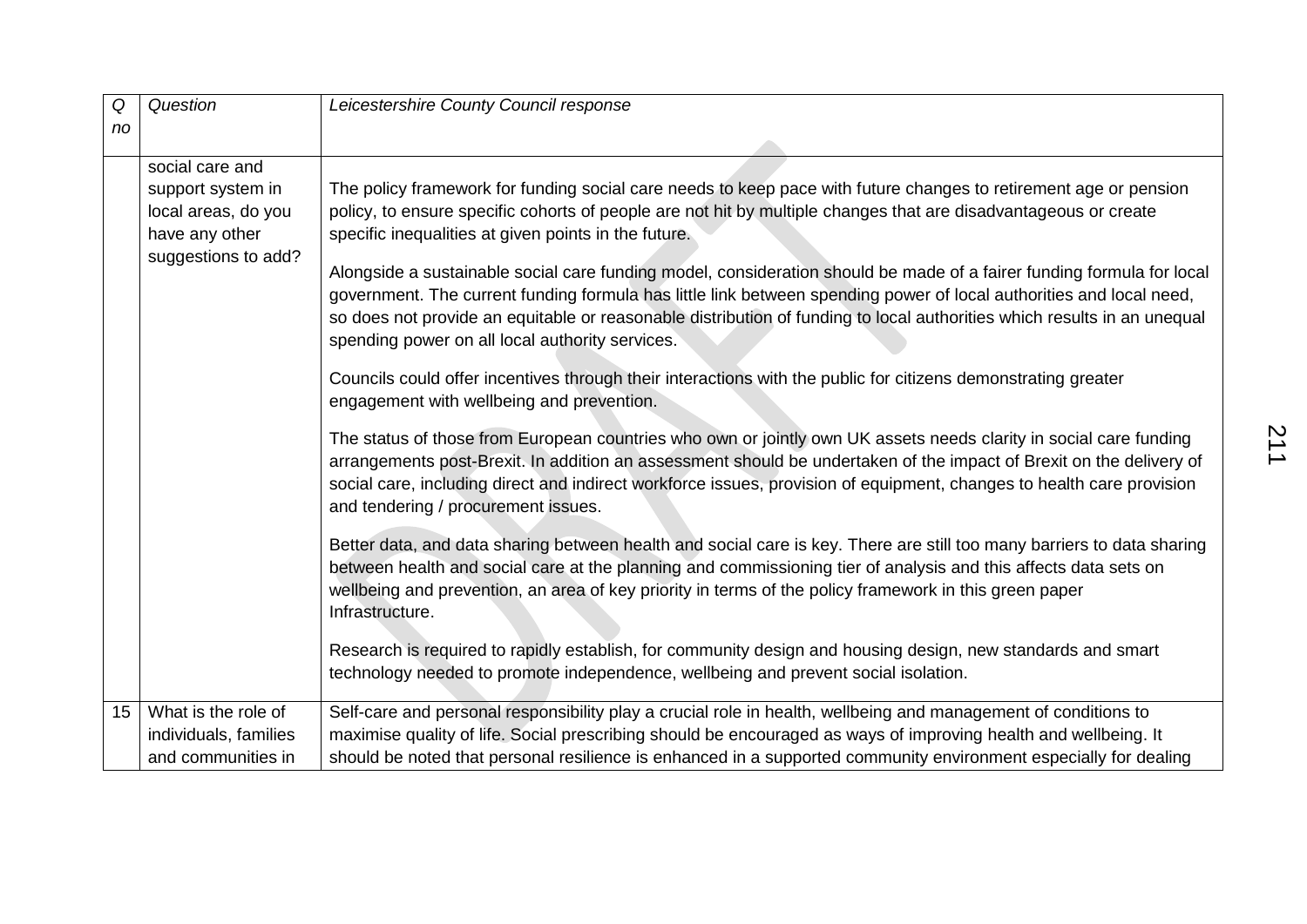| Q<br>no         | Question                                                          | Leicestershire County Council response                                                                                                                                                                                                                                                                                                               |
|-----------------|-------------------------------------------------------------------|------------------------------------------------------------------------------------------------------------------------------------------------------------------------------------------------------------------------------------------------------------------------------------------------------------------------------------------------------|
|                 | supporting people's<br>wellbeing, in your<br>opinion?             | with the consequences of loneliness and isolation, and can deliver better outcomes for people. Communities<br>including the VCS can support and deliver prevention and early intervention approaches.                                                                                                                                                |
|                 |                                                                   | Informal care from family and support networks is and will remain essential to the sustainability of social care.                                                                                                                                                                                                                                    |
|                 |                                                                   | The views of service users (individuals and families) are critical to ensuring that services meet individual need, and<br>the care and support offered is appropriate.                                                                                                                                                                               |
|                 |                                                                   | Dahlgren and Whitehead's (1991) social model of health recognises that there are many determinants to health;<br>there are individual factors, social and community networks to general socioeconomic, cultural and environmental<br>conditions. These are interwoven and represent how social care and funding is required at a whole system level. |
| 16 <sup>1</sup> | Which, if any, of the<br>options given for<br>raising additional  | The LGA Green Paper does not propose a specific funding model; further detail is required, including on costs, in<br>comparison with the projections for current delivery.                                                                                                                                                                           |
|                 | funding would you<br>favour to pay for the<br>proposed changes to | National insurance and / or income tax rises provide the fairest and most sustainable solutions, spreading the cost of<br>care through a wider public contributory system and delivering the level of funding required to meet current, future<br>and unmet needs.                                                                                   |
|                 | the adult social care<br>and support system?                      | Removal of universal benefits may impact on people's wellbeing who do not require social care, and potentially<br>create demand downstream though reducing people's independence, asset base and ability to self-care.                                                                                                                               |
|                 |                                                                   | Council tax increases have a variable impact dependent on each local authority's ability to raise income and do not<br>provide sufficient funds to deliver a sustainable solution in the longer term.                                                                                                                                                |
|                 |                                                                   | There could be greater benefit or tax concessions for carers to encourage the unpaid or volunteer workforce.                                                                                                                                                                                                                                         |
| 17 <sup>1</sup> | Aside from the<br>options given for                               | Other suggestions include making partnership working with the NHS easier by reviewing financial management<br>arrangements, in line with local government.                                                                                                                                                                                           |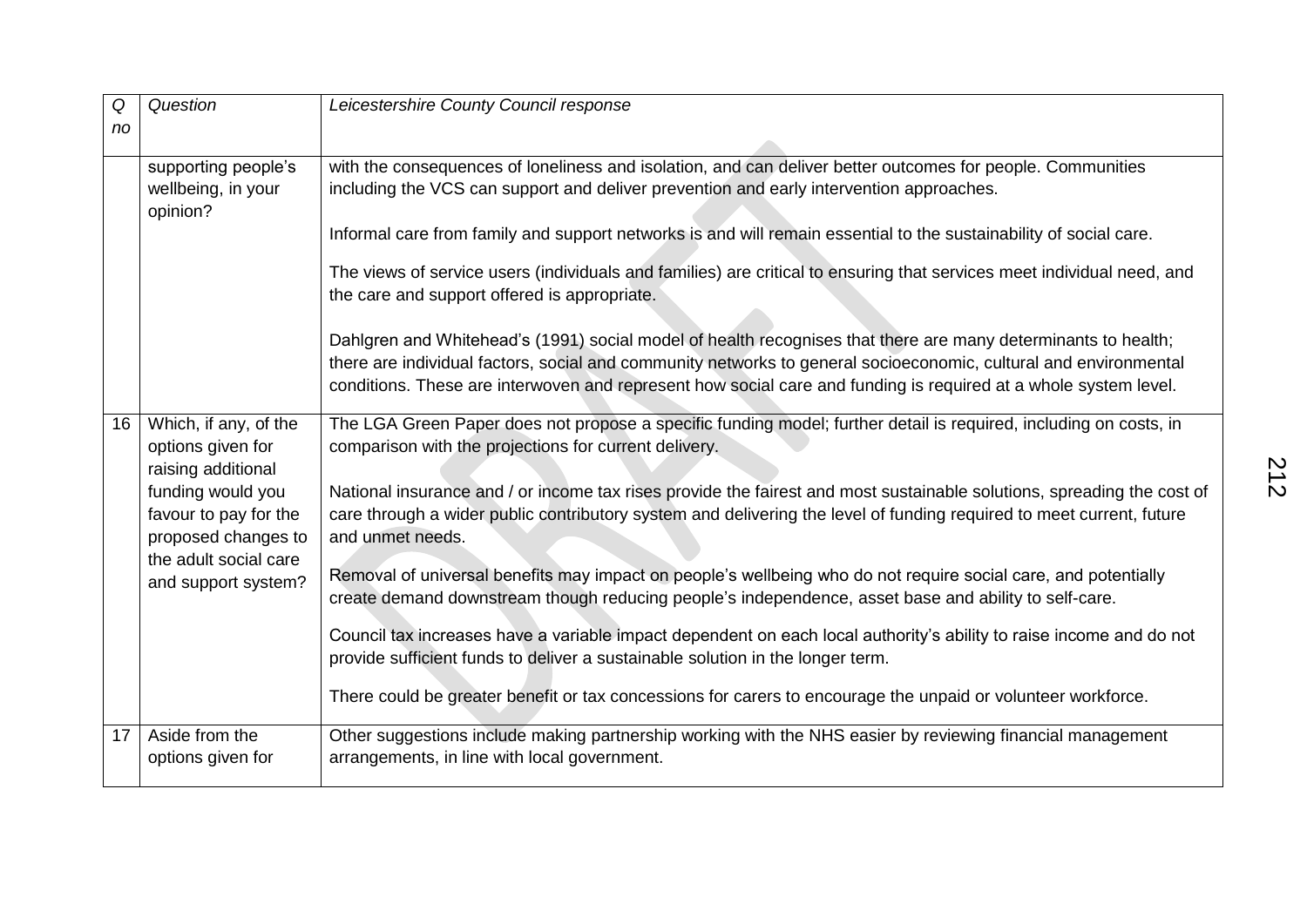| Q  | Question                                                                                                                                                                                                                      | Leicestershire County Council response                                                                                                                                                                                                                                                                                                                                                                                                                                                                                                                                                                                                                                                                                                                                                                                                                                                                                                                                                                                                                                                                                                          |
|----|-------------------------------------------------------------------------------------------------------------------------------------------------------------------------------------------------------------------------------|-------------------------------------------------------------------------------------------------------------------------------------------------------------------------------------------------------------------------------------------------------------------------------------------------------------------------------------------------------------------------------------------------------------------------------------------------------------------------------------------------------------------------------------------------------------------------------------------------------------------------------------------------------------------------------------------------------------------------------------------------------------------------------------------------------------------------------------------------------------------------------------------------------------------------------------------------------------------------------------------------------------------------------------------------------------------------------------------------------------------------------------------------|
| no |                                                                                                                                                                                                                               |                                                                                                                                                                                                                                                                                                                                                                                                                                                                                                                                                                                                                                                                                                                                                                                                                                                                                                                                                                                                                                                                                                                                                 |
|    | raising additional<br>funding for the adult<br>social care and<br>support system in<br>local areas, do you<br>have any other<br>suggestions to add?                                                                           | Removal of exemptions from prescription charges and the introduction of a universal small charge would reduce<br>bureaucracy, make efficiency savings and generate income as detailed in the Barker Commission report.<br>Local financial products could be an additional option to keep benefits in the local area; it will be necessary to<br>stimulate private investment and private sector solutions.                                                                                                                                                                                                                                                                                                                                                                                                                                                                                                                                                                                                                                                                                                                                      |
| 18 | What, if any, are your<br>views on bringing<br>wider welfare<br>benefits (such as<br>Attendance<br>Allowance) together<br>with other funding to<br>help meet lower<br>levels of need for<br>adult social care and<br>support? | There is a disparity, lack of transparency and unfairness about how Attendance Allowance is currently used to<br>support people with care needs. Having a single funding pot would be beneficial; however, there would need to be<br>sufficient funding to cover existing and future growth due to demographic change. However non means tested<br>allowances of this type do promote individuals' ability to personalise their care and retain a level of control over their<br>care arrangements, which is beneficial to their individual wellbeing. The County Council is open minded to combining<br>funding but needs more detailed proposals to comment on very risky potential transfers. Any transfer of<br>responsibilities to the Council would have to be matched by an equivalent spending power.<br>If simplification of the benefits system is progressed, access to benefits must remain equitable and must not breach<br>human rights.<br>A small contribution could be made by means testing winter fuel and TV licenses in the older population, however as<br>noted above this could be detrimental to individual wellbeing. |
| 19 | What are your views<br>on the suggested<br>tests for judging the<br>merits of any<br>solution/s the<br>Government puts<br>forward in its green                                                                                | Affordability for the local authorities and individuals is key to ensuring any funding arrangements are fair and<br>equitable.<br>Leicestershire County Council supports the tests suggested by the LGA - however they mix policy prioritisation<br>criteria with financial elements and they should be split into separate tests.<br>Some solutions may require investment yet not raise savings in the short term.                                                                                                                                                                                                                                                                                                                                                                                                                                                                                                                                                                                                                                                                                                                            |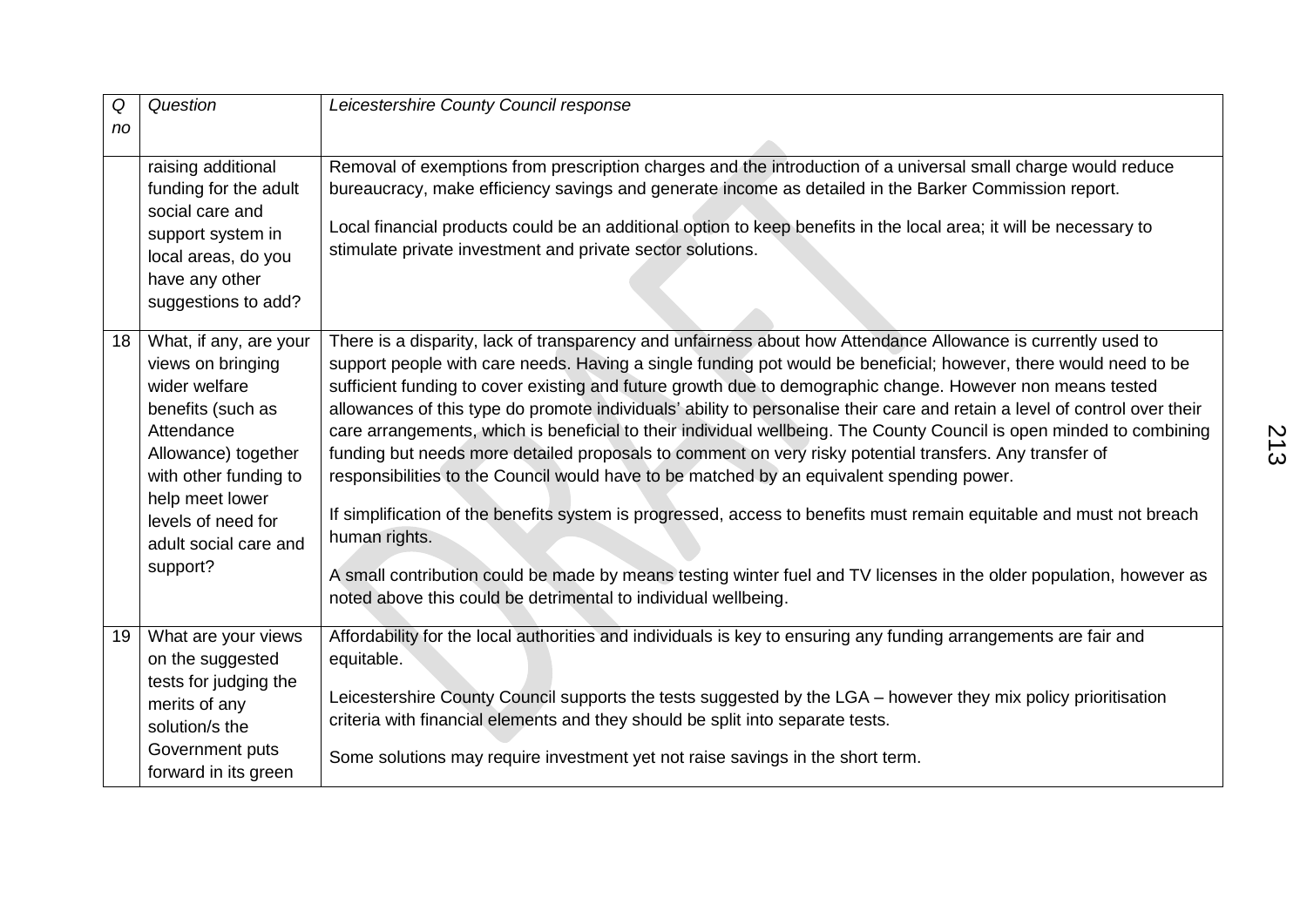| Q  | Question                                                                                                                                                                                            | Leicestershire County Council response                                                                                                                                                                                                                                                                                                                                                                                                                                                                                                                                                                                                                                                                                                                                                                                                                                                                                                                                                                                                                                                                                                                                                                                                                                                                                                                                            |
|----|-----------------------------------------------------------------------------------------------------------------------------------------------------------------------------------------------------|-----------------------------------------------------------------------------------------------------------------------------------------------------------------------------------------------------------------------------------------------------------------------------------------------------------------------------------------------------------------------------------------------------------------------------------------------------------------------------------------------------------------------------------------------------------------------------------------------------------------------------------------------------------------------------------------------------------------------------------------------------------------------------------------------------------------------------------------------------------------------------------------------------------------------------------------------------------------------------------------------------------------------------------------------------------------------------------------------------------------------------------------------------------------------------------------------------------------------------------------------------------------------------------------------------------------------------------------------------------------------------------|
| no |                                                                                                                                                                                                     |                                                                                                                                                                                                                                                                                                                                                                                                                                                                                                                                                                                                                                                                                                                                                                                                                                                                                                                                                                                                                                                                                                                                                                                                                                                                                                                                                                                   |
|    | paper?                                                                                                                                                                                              |                                                                                                                                                                                                                                                                                                                                                                                                                                                                                                                                                                                                                                                                                                                                                                                                                                                                                                                                                                                                                                                                                                                                                                                                                                                                                                                                                                                   |
| 20 | In your opinion, to<br>achieve a long-term<br>funding solution for<br>adult social care and<br>support, to what<br>extent is cross-party<br>co-operation and/or<br>cross-party<br>consensus needed? | All parties need to co-operate to achieve consensus on these significant and long-term challenges which have a<br>lengthy lead-in to resolve.<br>The provision of a sustainable social care system supports the delivery of a sustainable health system, contributes to<br>economic growth and cohesive communities. This requires a unified political vision to ensure individuals and families<br>can have confidence that social care reform can be delivered in the longer term.                                                                                                                                                                                                                                                                                                                                                                                                                                                                                                                                                                                                                                                                                                                                                                                                                                                                                              |
| 21 | What role, if any, do<br>you think public<br>health services<br>should have in<br>helping to improve<br>health and wellbeing<br>in local areas?                                                     | Public health's remit is in strategic, place-based and health needs assessment, early intervention and prevention<br>services, universal prevention offer, information advice and guidance, addressing wider determinants of health, and<br>leadership to Health & Wellbeing Boards. This is conducted through mandated and non-mandated functions.<br>Public Health needs to act as a leader, partner and advocate in helping improve health and wellbeing in local areas.<br>Examples of this include:<br>Lead: commissioning and delivering a range of evidenced based, high quality public health services (including 0-<br>$\bullet$<br>19 years service, sexual health, substance misuse, lifestyle services, tier 0 prevention services).<br>Partner: working with partners to commission and deliver services. An example is providing public health<br>$\bullet$<br>intelligence on a range of determinants to support health and social care to commission the appropriate services<br>for the local population - this is achieved through Joint Strategic Needs Assessments, needs assessments,<br>health equity audits, and so on. Public health also jointly commissions some services with partners, such as for<br>substance misuse.<br>Advocate: using a 'Health in All Policies' approach to ensure that health is considered comprehensively - for<br>$\bullet$ |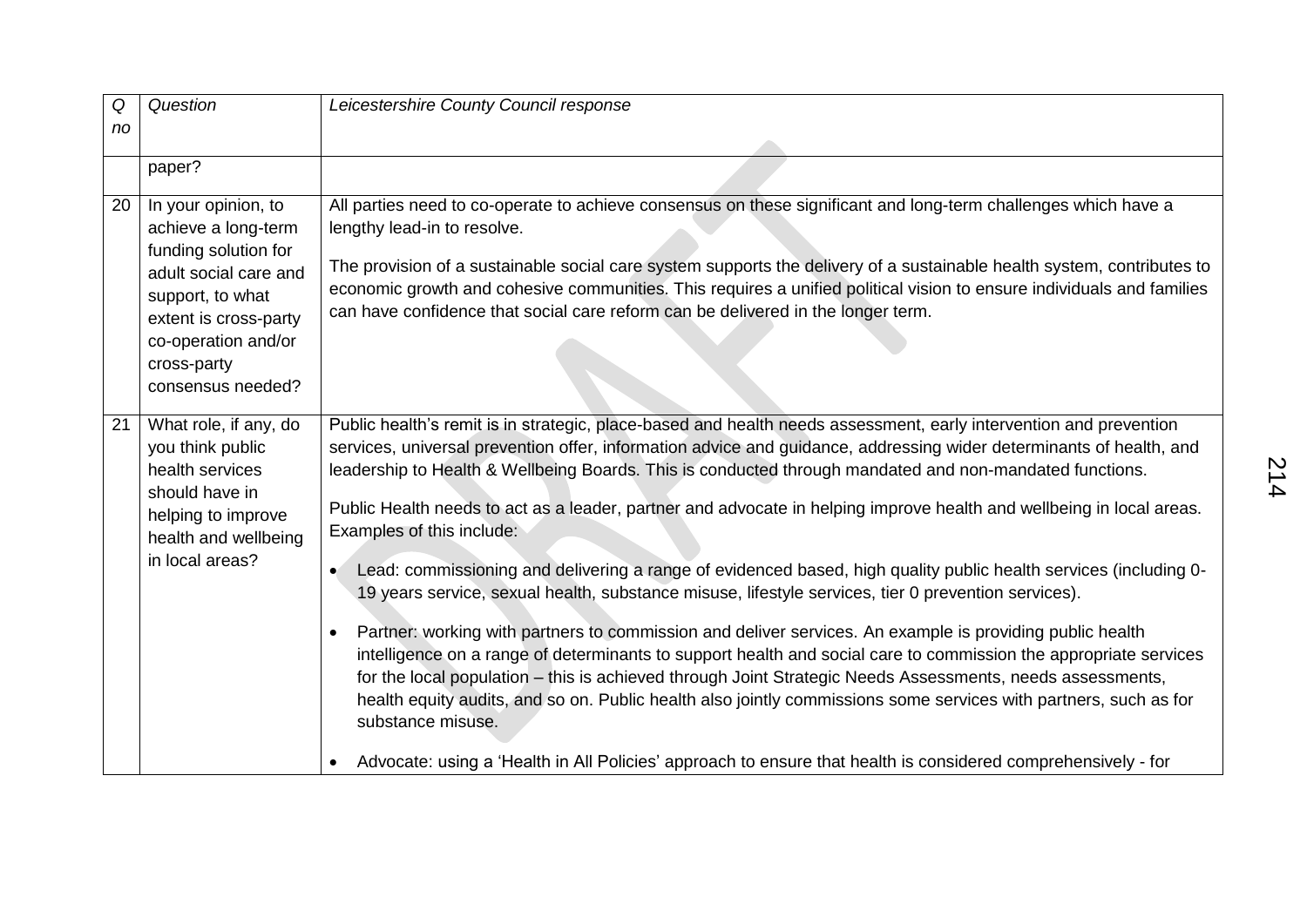| Q  | Question                                                                                                                                                                                                                                                                                  | Leicestershire County Council response                                                                                                                                                                                                                                                                                                                                                                                                                                                                                                                                                                                                                                                                                                                                                                                                                                                                                                                                                                                                                                                                                                                                                                                                                                                                                                                                                                                                                                                                                                                                                                                                                                                                                                                                                                                                                                                                                                                                                                                                                 |
|----|-------------------------------------------------------------------------------------------------------------------------------------------------------------------------------------------------------------------------------------------------------------------------------------------|--------------------------------------------------------------------------------------------------------------------------------------------------------------------------------------------------------------------------------------------------------------------------------------------------------------------------------------------------------------------------------------------------------------------------------------------------------------------------------------------------------------------------------------------------------------------------------------------------------------------------------------------------------------------------------------------------------------------------------------------------------------------------------------------------------------------------------------------------------------------------------------------------------------------------------------------------------------------------------------------------------------------------------------------------------------------------------------------------------------------------------------------------------------------------------------------------------------------------------------------------------------------------------------------------------------------------------------------------------------------------------------------------------------------------------------------------------------------------------------------------------------------------------------------------------------------------------------------------------------------------------------------------------------------------------------------------------------------------------------------------------------------------------------------------------------------------------------------------------------------------------------------------------------------------------------------------------------------------------------------------------------------------------------------------------|
| no |                                                                                                                                                                                                                                                                                           |                                                                                                                                                                                                                                                                                                                                                                                                                                                                                                                                                                                                                                                                                                                                                                                                                                                                                                                                                                                                                                                                                                                                                                                                                                                                                                                                                                                                                                                                                                                                                                                                                                                                                                                                                                                                                                                                                                                                                                                                                                                        |
|    |                                                                                                                                                                                                                                                                                           | example completing health impact assessments on new housing developments. Public health also advocates for<br>national policy changes such as for minimum wage or the smoking ban.                                                                                                                                                                                                                                                                                                                                                                                                                                                                                                                                                                                                                                                                                                                                                                                                                                                                                                                                                                                                                                                                                                                                                                                                                                                                                                                                                                                                                                                                                                                                                                                                                                                                                                                                                                                                                                                                     |
| 22 | What evidence or<br>examples, if any, can<br>you provide that<br>demonstrate the<br>impact of other local<br>services (both council<br>services outside of<br>adult social care and<br>support, and those<br>provided by other<br>organisations) on<br>improving health and<br>wellbeing? | Leicestershire has many examples of other services that have a positive impact on improving health and wellbeing<br>that are outside of the social care and health budget. These include (but are not limited to):<br>'Lightbulb' housing related support, which has been rolled out across Leicestershire since October 2017 and<br>$\bullet$<br>supports vulnerable people to ensure they can live in their homes as safely as possible. The project has<br>already seen a reduction in accident and emergency attendances and emergency admissions. Reported<br>benefits include reduced waiting times for housing adaptations, fewer people involved in each case and a<br>reduction in delivery cost.<br>Trading standards where they manage and monitor services to combat financial abuse<br>Social care transport services<br>Heritage and cultural services to support people with dementia and increase individual wellbeing<br>Country parks, which provide green space and promote physical and emotional health<br>Housing services and appropriate accommodation are key to individual health and wellbeing. A social model of public<br>health has been developed to provide community capacity building services that help people help themselves. These<br>include:<br>Local area coordinators (LAC) - a complex community based intervention, that aims to increase individual and<br>$\bullet$<br>community capacity while reducing demand for costly primary and acute services, as well as other public<br>services, by working with beneficiaries who are vulnerable and often experiencing a range of multi-layer complex<br>challenges. LAC is designed to have an impact on three levels: individual, community, and health and social care<br>integration.<br>First Contact Plus - a single point of access for lifestyle, welfare and debt advice and social care support hub.<br>$\bullet$<br>This provides a digital and telephone triage service offer that supports individuals into a range of prevention<br>services. |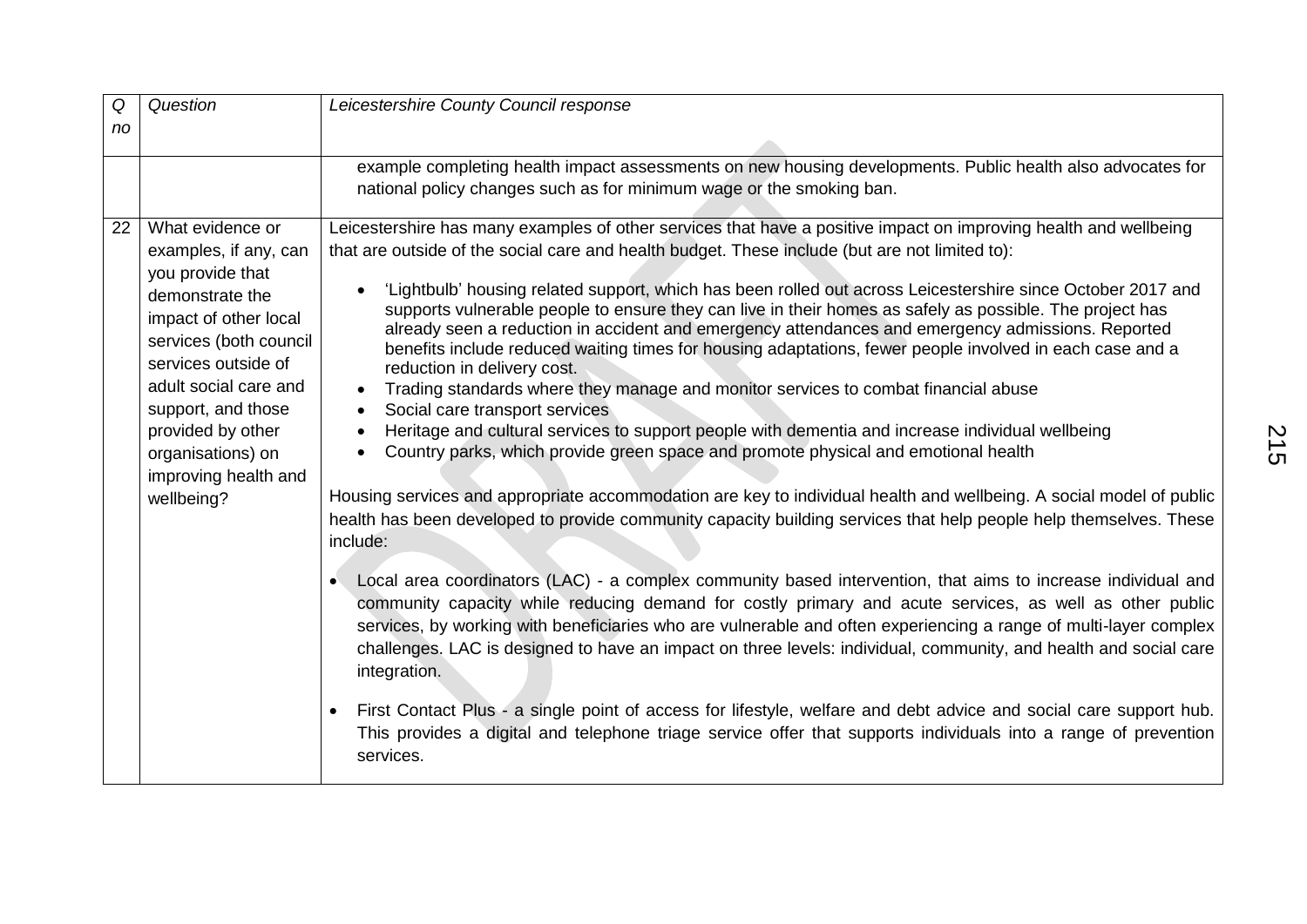| Q  | Question                                                                                                                                               | Leicestershire County Council response                                                                                                                                                                                                                                                                                                                                                                                                                                                                                                                                                                                                                                                                                                                                                                                |
|----|--------------------------------------------------------------------------------------------------------------------------------------------------------|-----------------------------------------------------------------------------------------------------------------------------------------------------------------------------------------------------------------------------------------------------------------------------------------------------------------------------------------------------------------------------------------------------------------------------------------------------------------------------------------------------------------------------------------------------------------------------------------------------------------------------------------------------------------------------------------------------------------------------------------------------------------------------------------------------------------------|
| no |                                                                                                                                                        |                                                                                                                                                                                                                                                                                                                                                                                                                                                                                                                                                                                                                                                                                                                                                                                                                       |
|    |                                                                                                                                                        | Time4Leicestershire - a time banking scheme that allows participants to voluntarily trade time and skills across<br>$\bullet$<br>the population.                                                                                                                                                                                                                                                                                                                                                                                                                                                                                                                                                                                                                                                                      |
| 23 | To what extent, if<br>any, are you seeing a<br>reduction in these<br>other local services?                                                             | The County Council has seen significant decreases in funding since 2010. This has impacted services across the<br>council and in many cases, a disproportionate impact has been felt in non-social care services in order to ensure<br>statutory social care provision. The authority has had to make difficult decisions about the use of its available budget<br>in order to protect adult social care, such as a 70% funding reduction in heritage and cultural services. There have<br>been savings from the authority's early intervention and prevention services, including those targeted at substance<br>misuse, sexual health, health checks, domestic violence, and homelessness.<br>To help mitigate the cost pressures, the County Council has also redesigned several service offers to deliver them in |
|    |                                                                                                                                                        | different ways. This includes community managed libraries, and reviewing the social care transport policy.                                                                                                                                                                                                                                                                                                                                                                                                                                                                                                                                                                                                                                                                                                            |
| 24 | What principles, if<br>any, do you believe<br>should underpin the<br>way the adult social<br>care and support<br>service and the NHS<br>work together? | There are several principles that should underpin the way social care and health should work together such as<br>personalisation, local accountability and transparency, integrated commissioning, the continued ability for local<br>scrutiny and oversight, a clear governance model and clear decision making.                                                                                                                                                                                                                                                                                                                                                                                                                                                                                                     |
|    |                                                                                                                                                        | It would be helpful to consider how existing frameworks could help with this (such as the Integrated Commissioning<br>for Better Outcomes document https://www.local.gov.uk/icbo, the King's Fund Principles for Integrated Care and the<br>SCIE outcomes framework) - could they be amalgamated into one consistent and consolidated toolkit for this<br>purpose for local systems to use? It also might be helpful to consider principles relating to finance, culture, structure<br>and governance. These headings address some of the key barriers as noted in the LGA consultation document.                                                                                                                                                                                                                     |
|    |                                                                                                                                                        | In terms of governance the following principles are suggested:                                                                                                                                                                                                                                                                                                                                                                                                                                                                                                                                                                                                                                                                                                                                                        |
|    |                                                                                                                                                        | Transparency and accountability<br>Ability for scrutiny and oversight<br>$\bullet$<br>Clear governance model                                                                                                                                                                                                                                                                                                                                                                                                                                                                                                                                                                                                                                                                                                          |
|    |                                                                                                                                                        | Clarity on decision making                                                                                                                                                                                                                                                                                                                                                                                                                                                                                                                                                                                                                                                                                                                                                                                            |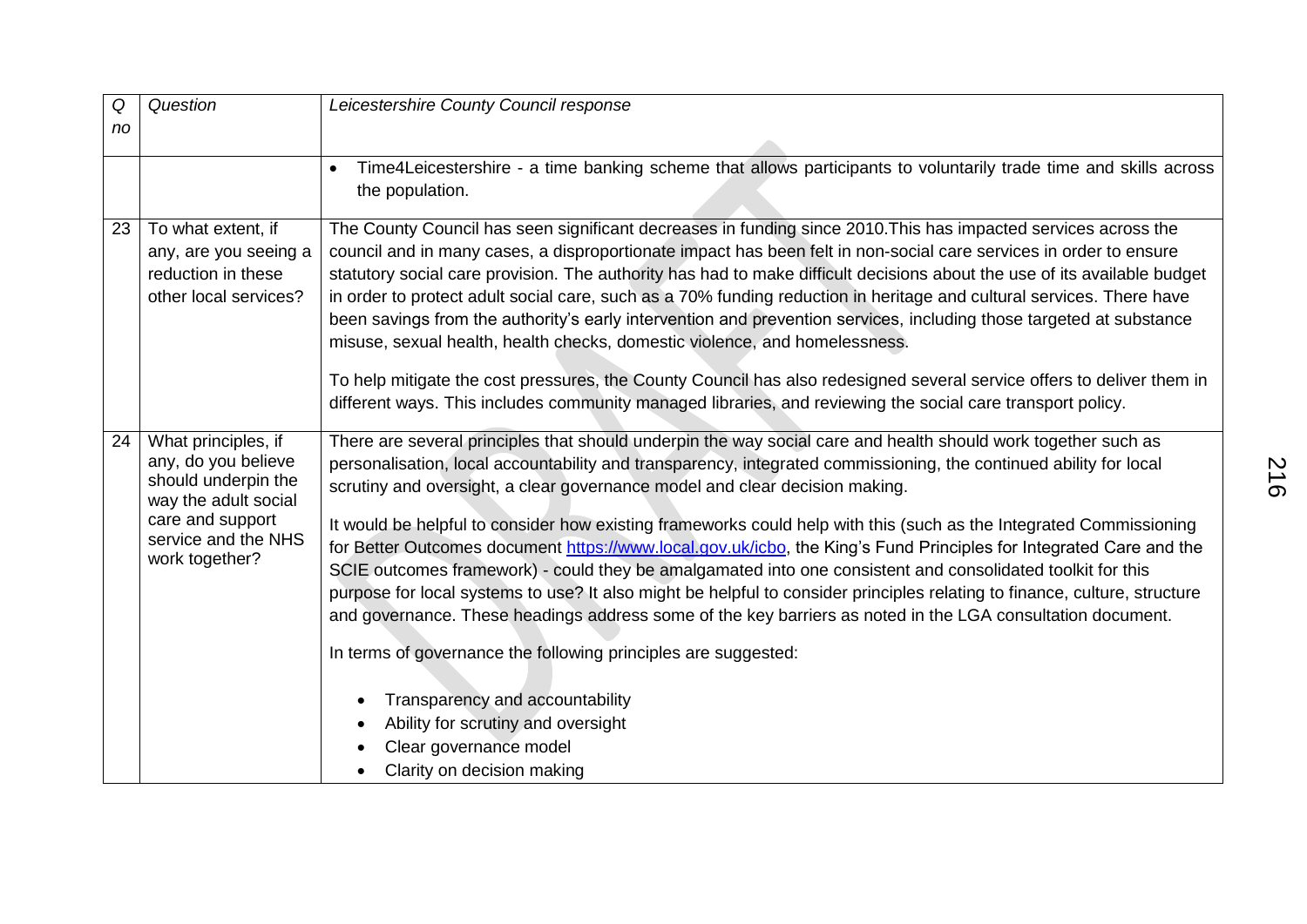| Q  | Question                                                                                                                                                                                                 | Leicestershire County Council response                                                                                                                                                                                                                                                                                                                                                                                                                                                                                                                                                                                                                                                                                                                                                        |
|----|----------------------------------------------------------------------------------------------------------------------------------------------------------------------------------------------------------|-----------------------------------------------------------------------------------------------------------------------------------------------------------------------------------------------------------------------------------------------------------------------------------------------------------------------------------------------------------------------------------------------------------------------------------------------------------------------------------------------------------------------------------------------------------------------------------------------------------------------------------------------------------------------------------------------------------------------------------------------------------------------------------------------|
| no |                                                                                                                                                                                                          |                                                                                                                                                                                                                                                                                                                                                                                                                                                                                                                                                                                                                                                                                                                                                                                               |
|    |                                                                                                                                                                                                          | <b>Equal Partnership</b><br>$\bullet$                                                                                                                                                                                                                                                                                                                                                                                                                                                                                                                                                                                                                                                                                                                                                         |
| 25 | In your opinion, how<br>important or<br>unimportant is it that<br>decisions made by<br>local health services<br>are understood by<br>local people, and the<br>decision-makers are<br>answerable to them? | Leicestershire County Council believes that it is important that there needs to be a mechanism for the public to hold<br>decision-makers to account over the spending of taxpayers' money and the outcomes being achieved for local<br>residents.<br>The wording of this question seems at odds with strategic and policy direction, should this question not be about how<br>decisions are made, about health and care, for the place, not just about decisions related to health services, as<br>currently worded? The current fragmentation of health and care organisations means that communication and<br>engagement with the public is coming from multiple channels, perspectives and rationales and can seem<br>uncoordinated or duplicative, especially to the public, as a result. |
|    |                                                                                                                                                                                                          | Communication, engagement and consultation challenges have been identified and experienced through the<br>Sustainability and Transformation Plan / Partnership approach which has demonstrated that the NHS has some key<br>challenges with the expectations of the public and local authorities, which still need to be resolved when approaching<br>the public jointly on matters affecting the health and care system.<br>This speaks to the need to address the democratic deficit in health and the difficulties in positioning both local NHS                                                                                                                                                                                                                                           |
|    |                                                                                                                                                                                                          | bodies and local politicians to be jointly accountable for decisions about health and care services (see later questions<br>on Health and Wellbeing Boards).                                                                                                                                                                                                                                                                                                                                                                                                                                                                                                                                                                                                                                  |
| 26 | Do you think the role<br>of health and<br>wellbeing boards<br>should be<br>strengthened or not?                                                                                                          | The Health and Wellbeing Boards' role must remain a place leader. Their function and funding for them must be<br>strengthened if they are to achieve their objective to lead the integrated assessment of local needs to inform both<br>NHS health and local authority social care commissioners. An audit process for local health and social care<br>cooperation would be beneficial; local democratic accountability is essential.                                                                                                                                                                                                                                                                                                                                                         |
|    |                                                                                                                                                                                                          | A more robust mandate concerning leading integration at a local (place) level would be helpful (see comments on<br>Sustainability and Transformation Partnerships), but the role and functions of Health and Wellbeing Boards are due                                                                                                                                                                                                                                                                                                                                                                                                                                                                                                                                                         |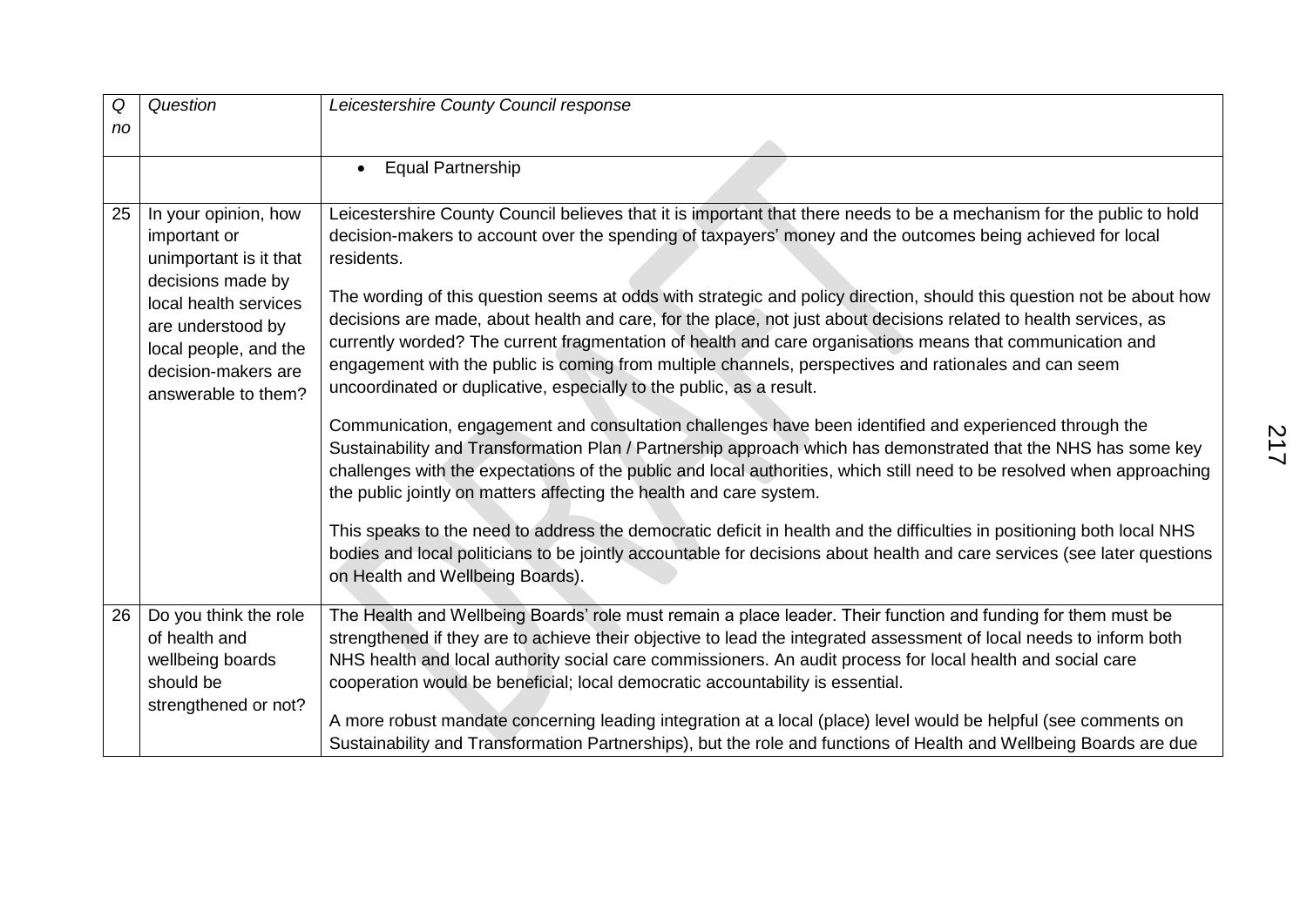| Q  | Question                                                                                               | Leicestershire County Council response                                                                                                                                                                                                                                                                                                                                                                                                                                                                                                                                                                                        |
|----|--------------------------------------------------------------------------------------------------------|-------------------------------------------------------------------------------------------------------------------------------------------------------------------------------------------------------------------------------------------------------------------------------------------------------------------------------------------------------------------------------------------------------------------------------------------------------------------------------------------------------------------------------------------------------------------------------------------------------------------------------|
| no |                                                                                                        |                                                                                                                                                                                                                                                                                                                                                                                                                                                                                                                                                                                                                               |
|    |                                                                                                        | for review, at this stage of policy development nationally.                                                                                                                                                                                                                                                                                                                                                                                                                                                                                                                                                                   |
|    |                                                                                                        | Given that it is not possible for all partners to devolve decision making to the Health and Wellbeing Board as a<br>committee of the council, a parallel track of other governance would always be needed.                                                                                                                                                                                                                                                                                                                                                                                                                    |
|    |                                                                                                        | The introduction of Sustainability and Transformation Plan footprints complicated the position for Health and<br>Wellbeing Boards and created a tension about where system leadership should or could be placed. If Plan footprints<br>are to remain, there needs to be a clearer definition of respective roles and decision making arrangements at sub<br>regional tier, place and neighbourhood levels, with delivery and accountability for health and care defined more<br>robustly in each part of the system.                                                                                                          |
|    |                                                                                                        | In defining which parts of the health and care agenda the Health and Wellbeing Board should truly be responsible for,<br>the areas of wellbeing, the wider determinants of health and prevention in the local place could be the focus, rather<br>than attempting to encompass the whole of the health and care system, services and agenda. However, improved<br>democratic accountability must be structured into the governance arrangements for the rest of the health and care<br>agenda, and funding for prevention should be prioritised and devolved to maximise the impact of Health and<br><b>Wellbeing Boards.</b> |
| 27 | Which, if any, of the<br>options for<br>strengthening the<br>role of health and<br>wellbeing boards do | This authority mainly supports option 2 (i.e. that Health & Wellbeing Boards could be given a statutory duty and<br>powers to lead the integration agenda at the local level). Option 3 (i.e. that Health & Wellbeing Boards could assume<br>responsibility for commissioning primary and community care) does not seem possible. The Health and Wellbeing<br>Board is a Council Committee (although a partnership) and it seems inappropriate for it commission, for example,<br>core GP services which are a Clinical Commissioning Group statutory function.                                                               |
|    | you support?                                                                                           | The opportunity to pool and jointly commission more aspects of place based services with other public sector<br>partners including the NHS is however an important consideration, especially for delivering on the wider determinants<br>of health and wellbeing (such as prevention, integrated housing services, integrated personal budgets, packages of<br>care for those with a combination of health and care needs).                                                                                                                                                                                                   |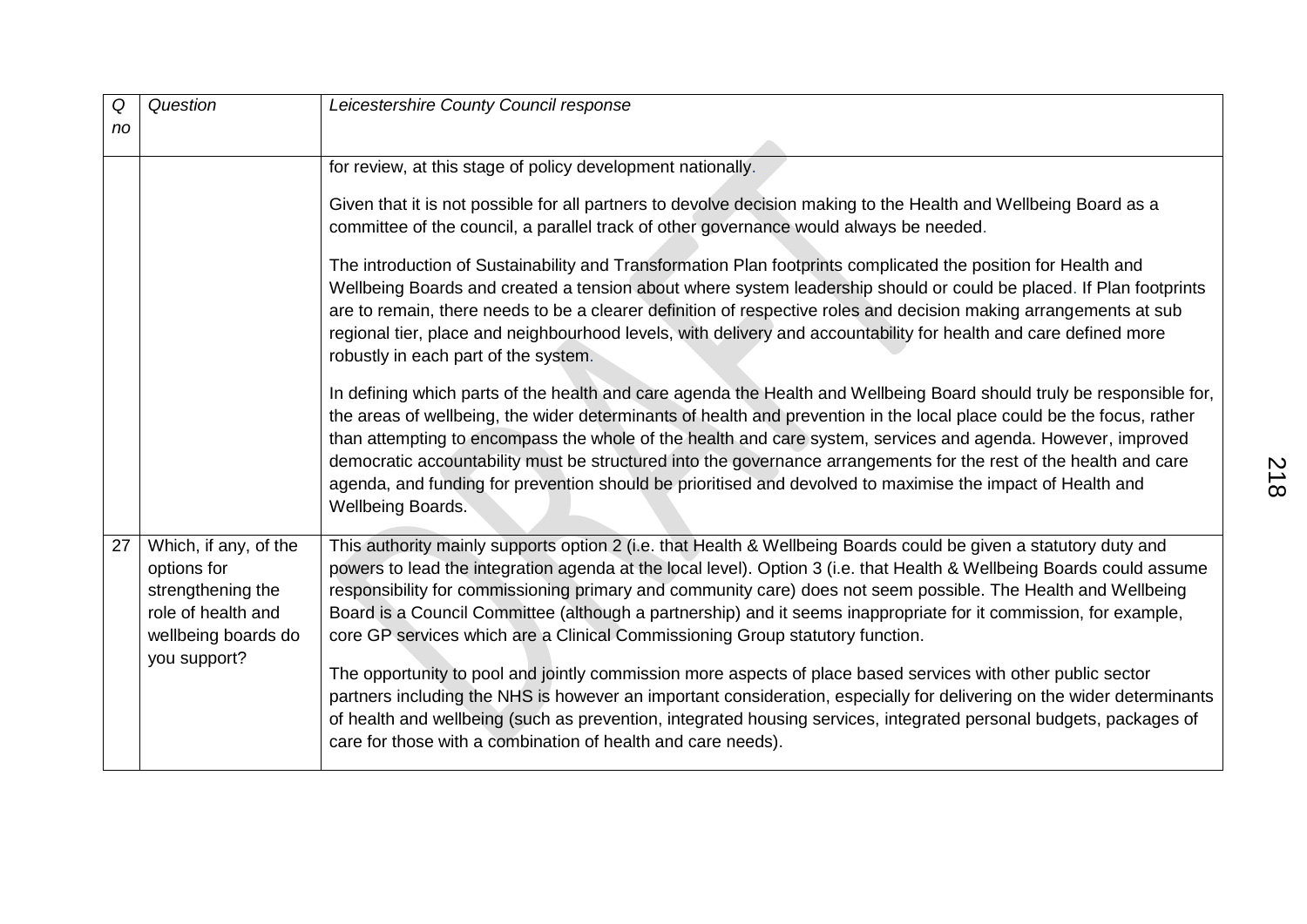| Q  | Question                                                                                                                        | Leicestershire County Council response                                                                                                                                                                                                                                                                                                                                                                                                                                                                                                                                                                                                                                                                                                                                                                                                                                                                                                                                                                                                                                                                                                                                             |
|----|---------------------------------------------------------------------------------------------------------------------------------|------------------------------------------------------------------------------------------------------------------------------------------------------------------------------------------------------------------------------------------------------------------------------------------------------------------------------------------------------------------------------------------------------------------------------------------------------------------------------------------------------------------------------------------------------------------------------------------------------------------------------------------------------------------------------------------------------------------------------------------------------------------------------------------------------------------------------------------------------------------------------------------------------------------------------------------------------------------------------------------------------------------------------------------------------------------------------------------------------------------------------------------------------------------------------------|
| no |                                                                                                                                 |                                                                                                                                                                                                                                                                                                                                                                                                                                                                                                                                                                                                                                                                                                                                                                                                                                                                                                                                                                                                                                                                                                                                                                                    |
|    |                                                                                                                                 | The Sustainability and Transformation Partnership tier and Health and Wellbeing Board membership is similar - if the<br>Partnership is required to engage the Board in plan development, is this a conflict of interest?<br>Governance arrangements would need to be clearly thought through. Whatever the formal governance and decision<br>making arrangements, there is a need to engage all councillors in the planning and delivery of health and care, not<br>just those who sit on the Board.<br>In order for the Board to lead integration at a local level, appropriate decision making powers and suitable funding<br>are required.                                                                                                                                                                                                                                                                                                                                                                                                                                                                                                                                      |
| 28 | Do you have any<br>suggestions as to<br>how the<br>accountability of the<br>health service locally<br>could be<br>strengthened? | The role and workplan of health scrutiny is key to this. Some suggestions for strengthening the accountability of the<br>health service include an option for local government to commission out of hospital services as well as -<br>Elected Member involvement at all tiers of governance and decision making (e.g. neighbourhood, place,<br>system)<br>The devolving of more power to the local (place) level would require appropriate oversight and accountability;<br>Clarity around where decisions are made - see previous comments on STP/Place tiers<br>Opportunities to invest further in Healthwatch and add scale<br>$\bullet$<br>With a strengthened role for elected members and a strengthened role for Healthwatch, could the health<br>scrutiny function triangulate these inputs more effectively into their lines of enquiry and work plan?<br>Could there be a more direct requirement for the Health and Wellbeing Board to enact Healthwatch<br>recommendations via the partnership? This may only be feasible on the basis of having a more scaled up<br>Healthwatch service that can commit more resource to external independent analysis and challenge. |
| 29 | Which, if any, of the<br>options for spending<br>new NHS funding on<br>the adult social care                                    | Leicestershire County Council supports all the investment options for the additional NHS funding put forward by the<br>LGA. Investment in prevention to reduce the burden of disease in the longer term is sensible, however the current<br>underfunding of community health provision also neds to be addressed. Deficits in district nursing services,<br>intermediate care and therapy services have a direct impact on the delivery of social care and the outcomes for local                                                                                                                                                                                                                                                                                                                                                                                                                                                                                                                                                                                                                                                                                                  |